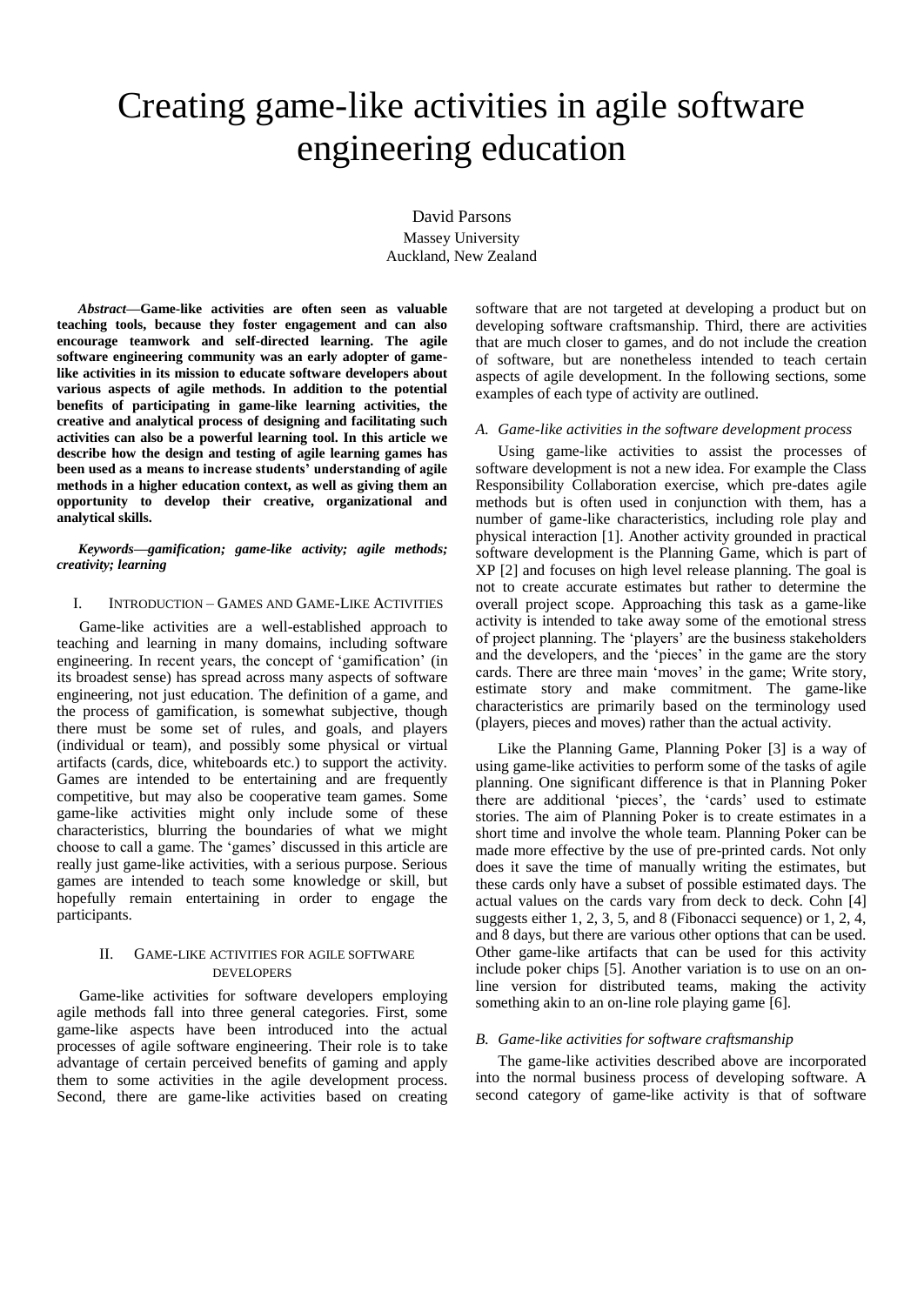craftsmanship, where code is written not as part of a production process but as a separate activity. To make this activity interesting and challenging, game-like features are often incorporated.

Software developers wishing to develop their craft often use Code Katas [7], short programming exercises that can be coded in many different ways to help the developer practice their skills. From these, Coding Dojos have developed, where groups of people work together on katas [8]. This has some features of a game-like activity in that a Coding Dojo is organized like a spectator sport, where members of a group observe and comment on a pair of developers working on a problem.

In a further development of these ideas, a coderetreat explores a single kata with the full involvement of all participants and within a game-like structure where there are various challenges, and time limits, and team "play" [9].

# *C. Game-like actvities that teach about agile methods*

The examples we have described so far are activities for software developers that are focused on the craft of software development but incorporate some game-like features. The third category we will investigate is game-like activities where no software is created at all. Rather, games are played that help to explain key features of agile software development. In these games, the players typically act as developers, stakeholders, testers or some other kind of role relevant to their tasks, thus they tend to be live action role playing games. In line with the usual structure of software development organizations or groups, the players are often put into teams rather than working alone. The rules are derived from the software processes being addressed in the game, whatever they may be. These games are often used as a *process miniature*, a way of understanding how a software development process works, condensed into a much shorter timescale [10]. In order to create a miniature version of a process in a game, activities other than real software development are usually used, such as drawing pictures or building things out of  $\text{Lego}^{\text{TM}}$ , so they can be performed in short time scales. In recent years, the number of games being used in the agile development community has grown enormously, to the extent that there is now a conference series dedicated to agile games [11]. In this section we provide a brief introduction to some of the many game-like activities that have been used to teach aspects of agile software development.

# *1) The XP Game*

The XP Game [12] is a development of the Planning Game, and is primarily about story estimation and release planning. Unlike the Planning Game, it is intended to allow developers and business people to switch from their normal roles, participating in teams guided by a coach. In the game there are three phases. In the first phase ("estimation") all the team members play the role of developers. In the second ("make a plan") everyone is a customer. In the third phase ("implementation") everyone returns to the developer role.

The practical activities performed in the game have nothing to do with software development, but the tasks help to develop relevant skills in estimation. They include doing things with playing cards, balloons, mental arithmetic etc.

### *2) The Extreme Hour*

Like the XP game, the Extreme Hour involves performing some activities in various roles, and estimating and prioritizing stories [13]. However instead of comparing many different tasks it focuses on a single project deliverable; building a better mousetrap. User stories are not pre-supplied but written by stakeholders, and deliverables are drawn by developers, in pairs, on a whiteboard. A tracker is responsible for copying the features as they are drawn, so when they are erased from the whiteboard there is a 'repository' of completed features. In addition to the developer and stakeholder roles, there is a quality assurance role for writing acceptance tests. 'Unit tests' are performed by developers, and are failed if they cannot understand what other developers have drawn. Overall, the approach of the Extreme Hour is to try to model more of the overall process of XP than the XP Game does, rather than focusing specifically on estimation and planning. Thus they can be seen to be complementary.

#### *3) The Lego Games*

Using Lego for agile games has been a well-developed theme, including 'XP: the LEGO brick road' [14] 'XP Lego Game' [15], 'Agile (Lego) Hour' [16] and the 'Lego lean game" [17], amongst others. In these games, Lego is used to construct vehicles, animals, buildings etc. within some kind of agile process miniature. The fact that the use of Lego has remained popular as these games have evolved suggests that it offers some compelling features for these kinds of activities. Lubke and Schneider [16] outline a number of reasons why they started to use Lego (instead of drawings) in their variation of the XP Hour, including the fact that bricks can more easily be reorganized and combined into modules than drawings, and can also better mimic the reuse of pre-existing components.

# *4) The Agile technique Hour*

The Agile Technique Hour was designed to focus on how specific techniques integrate together in agile development. The main task in the activity is to design a human powered vehicle. Teams are allocated a set of user stories describing required features of such a vehicle. The overall design is created by overlaying features drawn on A4 transparencies, with each transparency being used to depict exactly one feature. Teams develop these features concurrently, and new user stories are introduced within each iteration. The teams consist of; stakeholders, developers and acceptance testers. The various techniques are introduced in a controlled way in three 20-minute iterations. At the end of the game the winning team is the one that has the most complete vehicle.

### III. CREATING AN AGILE GAME AS A LEARNING ACTIVITY

The main issue addressed in this paper is how we might best utilize the concept of game-like activities in teaching agile software engineering. In an academic course we may find it difficult to provide opportunities for students to engage in game-like activities while working in real world software projects, but special events such as coderetreats or role playing games like those described here can be useful teaching aids. However, although playing agile games is a useful learning activity, higher level skills are better developed by creative actions [18]. Thus the class activity described in this paper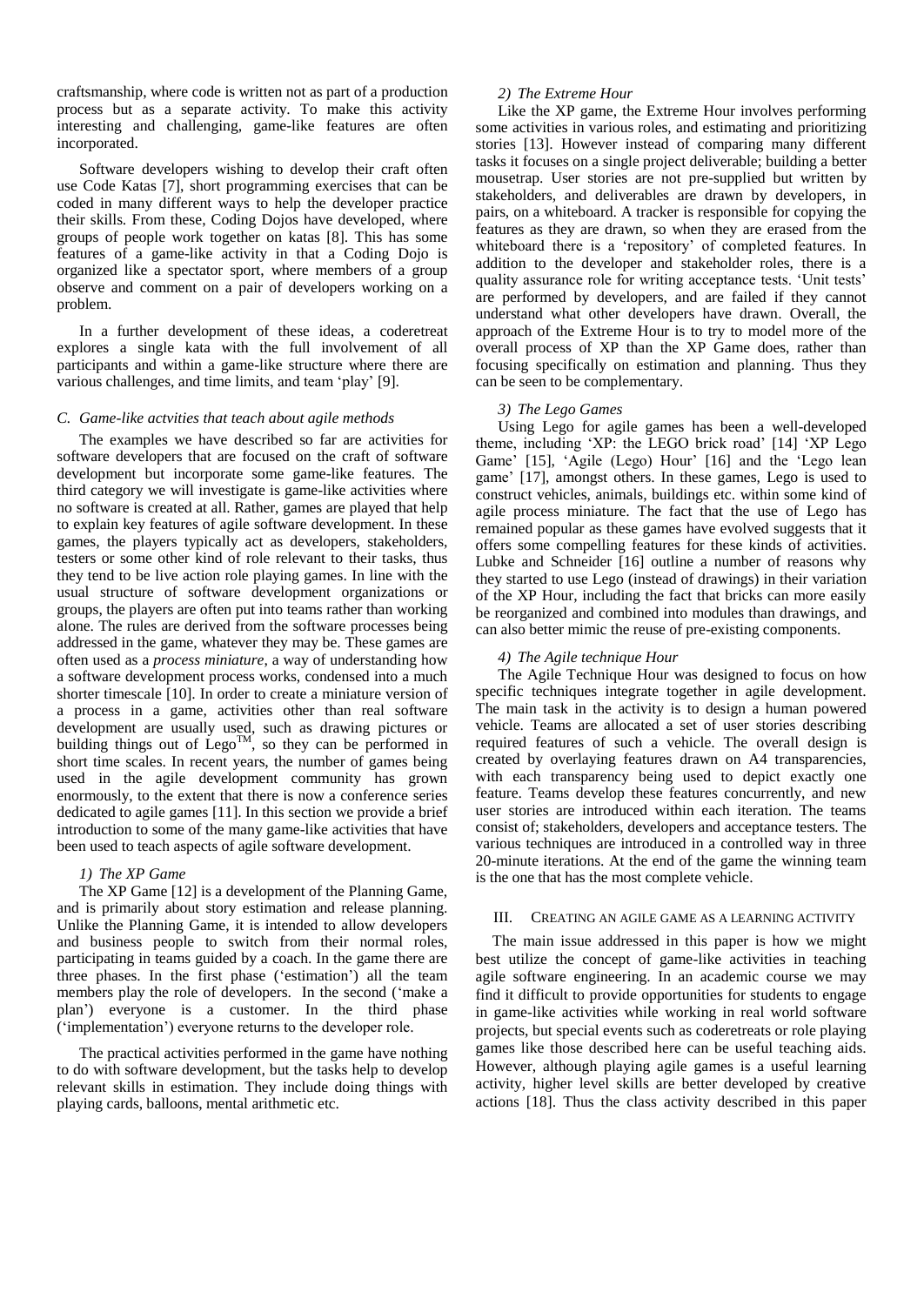was based on the idea that creating an agile game, rather than just playing one, is a challenging and insightful process that can benefit the learner in many ways. To exercise this idea a group of students learned about agile games as part of a post graduate course in agile software engineering, and experienced both the XP Game and the Agile Technique Hour. They were then asked to create and demonstrate their own agile games.

For this task, the students were asked to develop a gamelike activity that could help to teach a group of 'players' about one aspect of agile methods. An important constraint in the task was that they were not to replicate the style of the games they had experienced, which covered many aspects of agile development, but instead they had to confine themselves to one specific aspect.

### They were given the following definition of "game-like":

# "*To be 'game-like', an activity should be fun to do, include some level of competition (individual or team) have clear goals and some way of checking if those goals have been reached*"

They were required to create a suitable 'user manual' that would enable someone to run the activity. If any materials were required, they had to specify what these were (e.g. pack of cards, pencil and paper, Lego bricks etc.) They also had to provide these materials as part of their practical tests of the activities.

The task appeared to provide a high level of challenge to the creative thinking of the students. A good deal of formative assessment took place where the students would come to the class with their initial ideas for feedback. It challenged their self-reflection and critical thinking skills. They found it easy to think up game-like activities, but much harder to justify in what way these activities would help others learn about a specific aspect of agile methods. It also challenged their planning. A number of students came with ideas that would be extremely difficult to implement in practice. They had to be frequently reminded that the proposed game would have to be tested in class, and that this was not just a theoretical exercise but had the goal of creating a viable product that could be used by others. Thus it seems that the exercise as whole addressed skills essential to agile practice; planning, testing, iterative development, meeting stakeholder requirements and "doing the simplest thing that could possibly work'

The following four examples give some impression of the range of the more successful games that were developed by members of the class. "Successful" in this context means that the games turned out to be realistic to deliver in class, met the requirements of focusing on a single aspect of agile development, and gained positive feedback from participants. These four games each aimed to teach a single aspect of agile methods; pair programming, standup meetings, team strategy and refactoring.

### *A. Assembling Pens*

The aim of this game is to explore pair programming by setting a task and experiencing the pairing roles of *driver* and *navigator*. The materials are a set of 10 different ball point pens, of the type that can easily be dismantled and reassembled. The 'test' is whether the pens have been successfully assembled, and if so, whether they actually work, for example a pen may have been assembled with the wrong spring and not retract properly. The exploration of pair programing is in manipulating the relative roles of driver and navigator, and applying additional rules such as silent pairing. A variation for the game is whether or not to provide a photo of the assembled pens. This might be regarded as an explicit statement of requirements. However, pairing is claimed to have more value on tasks that are not well understood at the beginning [19]. Thus providing a photo is a fall back if the task proves too difficult.

## *B. Scrumhancer*

This game explores stand up meetings as practiced in Scrum. In the game, participants work in teams of three developers plus one Scrum Master. Each developer is given a specific task to do. These tasks involve solving problems such as crosswords, Sudoku puzzles or Boggle word searches. Each team member works for two minutes on their individual task, and then a standup meeting is convened. In a variation on the usual Scrum feedback, each developer reports on; what puzzle they are working on and how much of it they have they solved so far, how much more of the same puzzle they expect to solve in the next cycle, and what difficulties they are facing. In the standup meeting, the team members must come up with a strategy for the next cycle. They can choose to continue with their previous puzzle, or two or three developers can combine their efforts in solving one puzzle, or they can choose to exchange puzzles amongst themselves in order to solve them all by the end of the third cycle. The Scrum Master must ensure that the chosen strategy is being implemented by their team in the subsequent cycle. An observer assesses each team on criteria such as whether meetings were correctly time constrained, focused and constructive. The observer's final scores over three iterations are used to decide the winning team.

#### *C. Agile Poker*

This game is about the value of working in pairs and teams. Its purpose is to demonstrate how working with others can produce better decisions than doing things individually, and how team meetings can improve focus and problem solving. The game is based around packs of standard playing cards. One deck is used by each "team" of four developers, a further deck by the game controller. The task for the team is to make a poker hand by adding 4 cards (1 card each) to the first card drawn by the game controller (each of the four team members will hold 13 cards from their deck). The 5 cards together make a poker hand which is scored increasingly in the order: pair < two pairs  $\langle$  straight  $\langle$  full house  $\langle$  four of a kind  $\langle$  straight flush. Note that not all possible poker hands are valid in the game. The game takes 3 iterations to complete. In the first iteration the team members work individually. They have to think about what cards their team members might play, but have no way of knowing. In the second iteration they work in silent pairs. Each pair can share knowledge of their cards with their partner, but without communicating verbally. Before the final iteration they are allow to speak together in a team